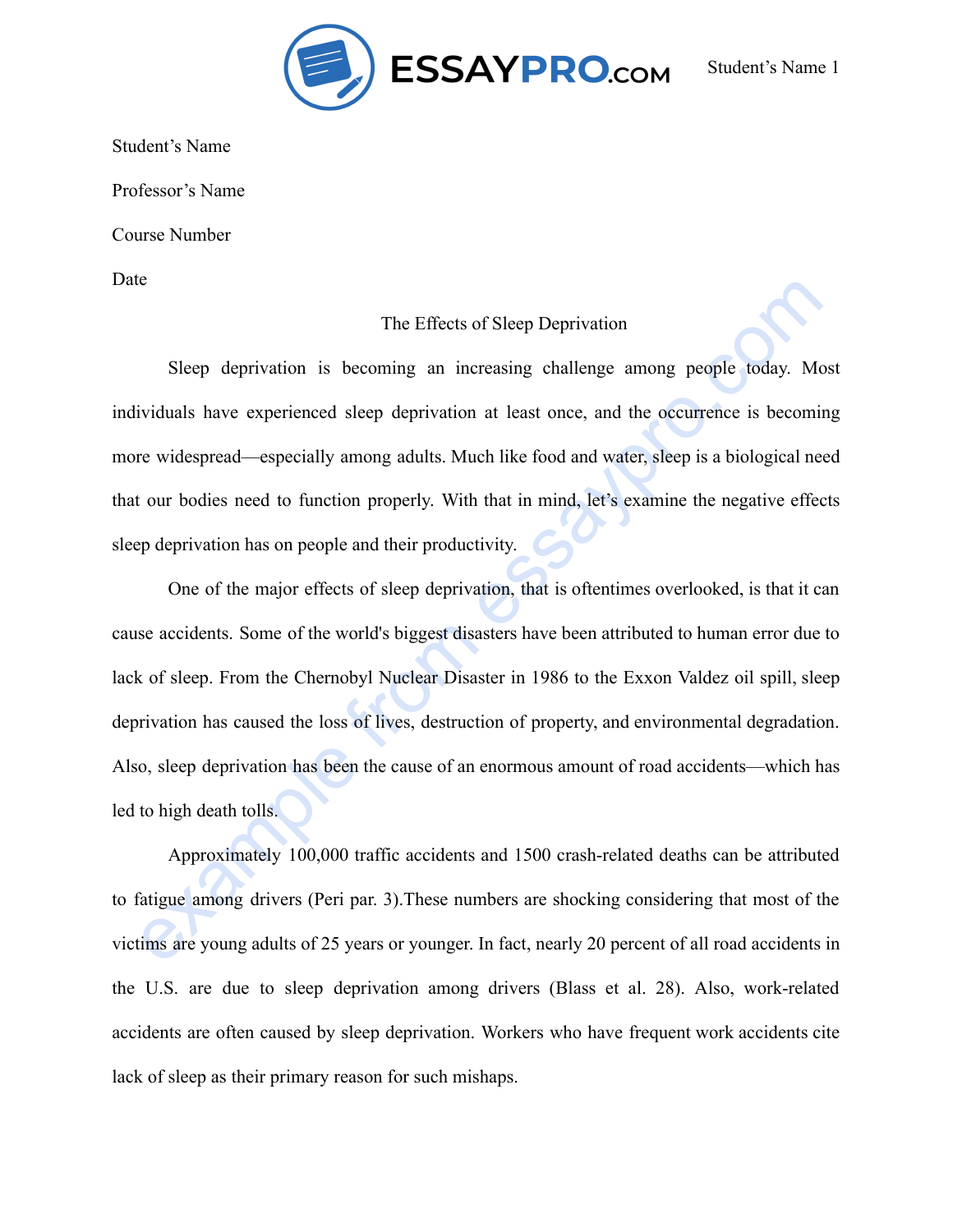

Productivity is also affected by lack of sleep. Sleep deprivation leads to poor performance in the workplace and in schools. Children need 10-12 hours of sleep per day, while adults need 7-8 hours minimum (Blass et al. 28). Lack of sleep among school-going children can result in bad grades, while adults may underperform at work. The body needs sleep to enhance thinking and learning, and a lack of sleep or minimal sleep can inhibit these cognitive processes in numerous ways.

People with sleep deprivation are unable to reason correctly, pay attention, concentrate, and stay alert (Peri par. 5). In fact, researchers compare carrying out simple activities while fatigued to doing so while under the influence of alcohol. Activities like studying, driving, and working may be difficult for sleep-deprived people to execute properly. Moreover, sleep deprivation causes poor memory retention, making people quickly forget or take a long time to process simple information. Sleep is paramount for the mind to store memories.

l learning, and a lack of sleep or minimal sleep can inhibit these cognitive processes in<br>merous ways.<br>
People with sleep deprivation are unable to reason correctly, pay attention, concentrate,<br>
1 stay alert (Peri par. 5). Sleep deprivation over an extended period causes depression. In fact, most people suffering from depression and anxiety sleep for six hours or less per night (Peri par. 11). Insomnia (a common sleep disorder) is generally the first symptom of depression, and the majority of those who suffer from it become depressed at some point. Insomnia and depression are intertwined in the sense that insomnia can make its victims suffer from depression, and those who are depressed tend to lack sleep. However, as much as insomnia is attributed to depression, treating the disorder can aid to cure depressed victims.

People who do not get enough sleep are at risk of many problems. They are prone to accidents, be it the road or in work-related accidents. Their performance is also affected, making it difficult for them to correctly reason, make decisions, and/or concentrate. This minimizes their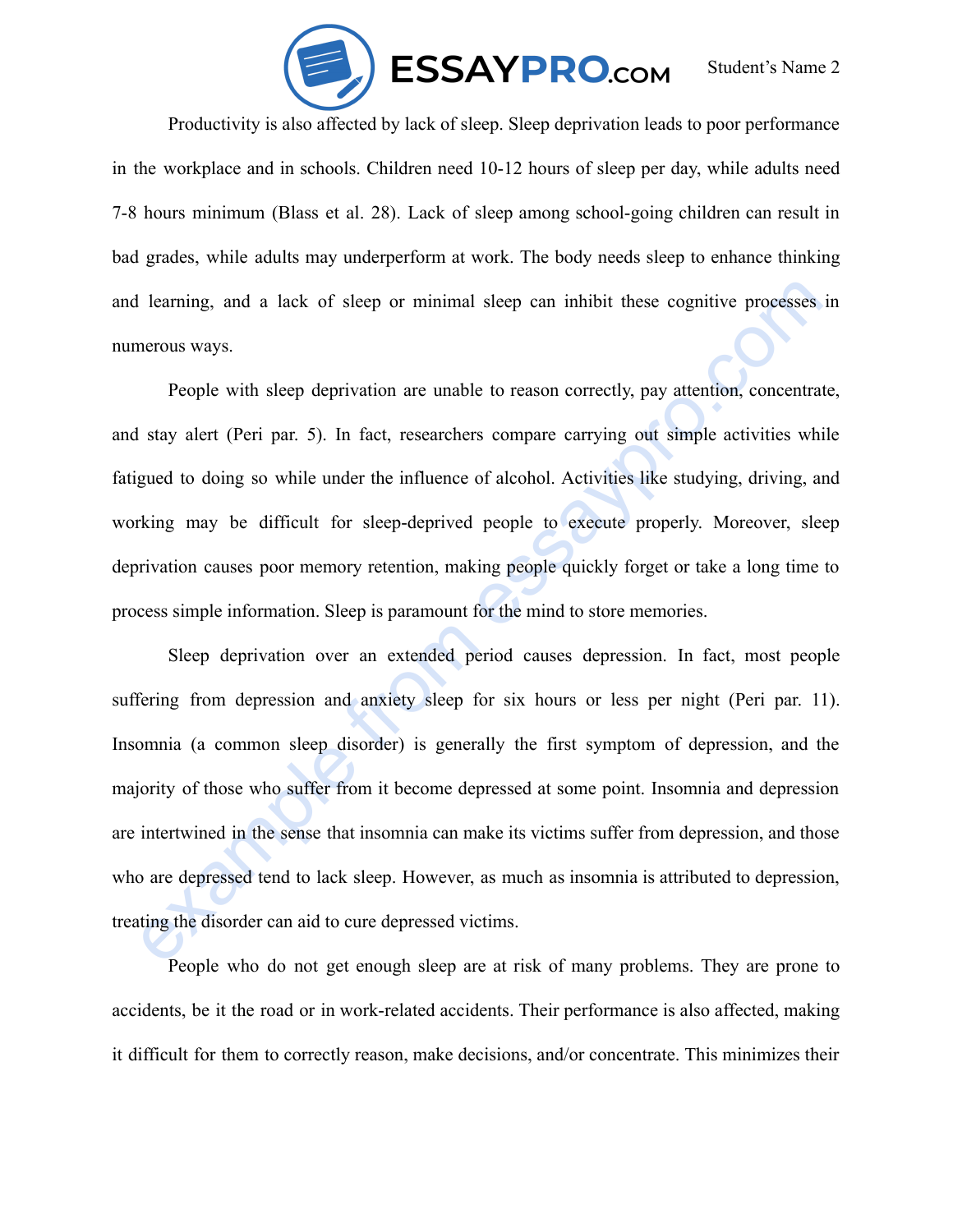

productivity in school and in the workplace. Finally, sleep-deprived people are more likely to suffer from depression than individuals who are not sleep deprived. Sleep is vital for human health and performance, therefore making it essential to ensure that you get enough sleep every night.

example from essaypro.com